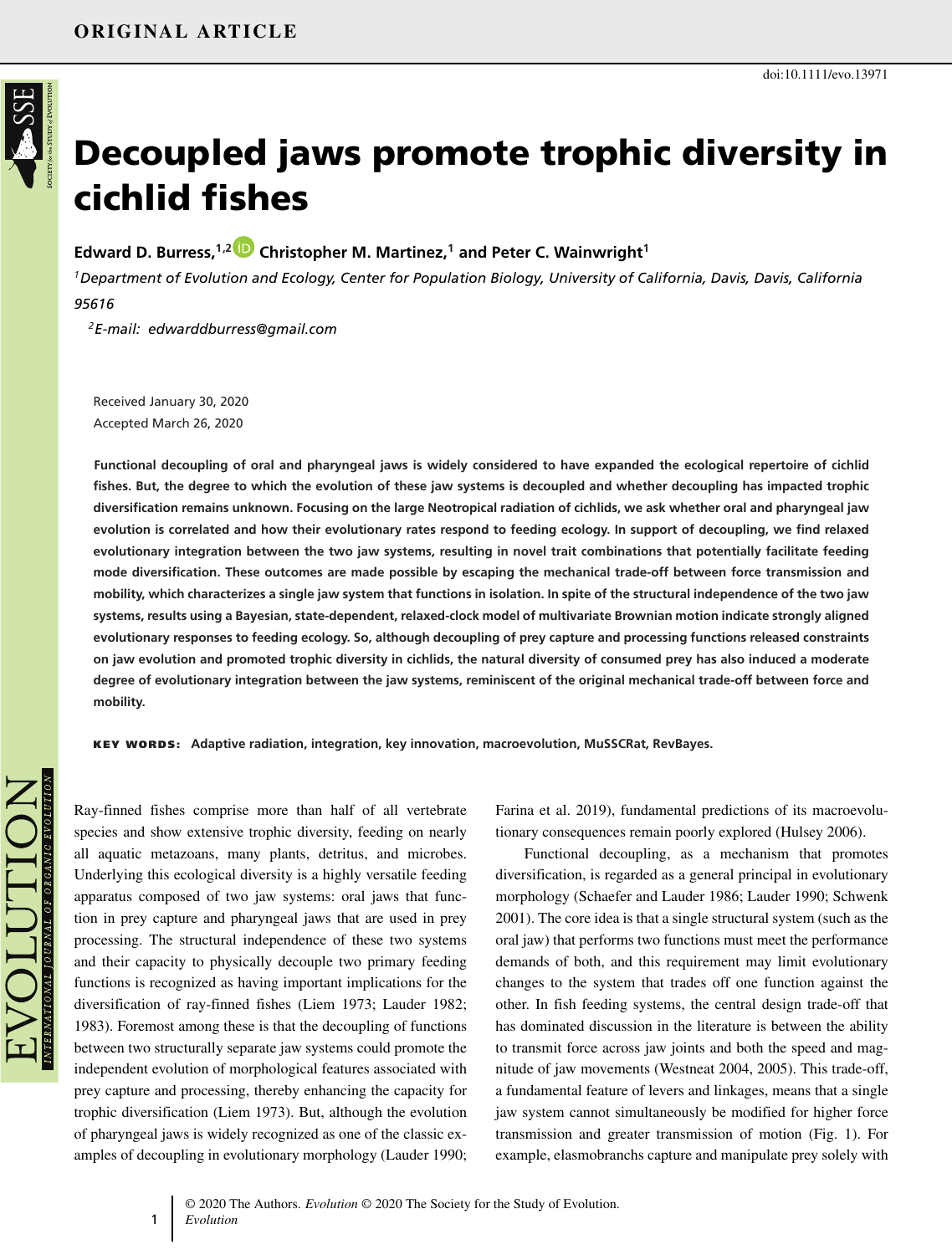

**Figure 1. Hypothetical mechanical trade-off between force and motion modification in a one-jaw system such as the oral jaw (left), and escape from such a trade-off when prey capture and processing are performed by two jaw systems such as the oral and pharyngeal jaws (right).**

oral jaws (Motta and Wilga 1995; Wilga and Motta 2000) that are subject to this trade-off, and it is unclear how, in the absence of a secondary jaw system, evolution might modify them to be simultaneously strong for forceful processing of structurally defended prey and also fast and highly kinetic for capturing elusive, mobile prey (Hulsey and García de León 2005; Cooper et al. 2010, 2017; Martinez et al. 2018). A consequence of physically decoupling prey capture and processing through the origin of a second jaw system is that the feeding mechanism of ray-finned fishes can theoretically create a novel functional combination where oral jaw mobility during prey capture is paired with forceful biting actions by the pharyngeal jaws, or high force-transmitting oral jaws paired with highly kinetic pharyngeal jaws (Fig. 1).

In the present study, we explore the consequences of decoupled prey capture and processing functions in an exemplar group of ray-finned fishes, the monophyletic cichlids of South and Middle America. Cichlids represent a particularly compelling example of decoupled feeding because they possess a derived condition of the pharyngeal jaw system, termed pharyngognathy, that increases functional versatility (Liem and Greenwood 1981; Stiassny and Jensen 1987). Indeed, the possibility that the spectacular diversity of cichlid fishes may be partly due to the release of constraints brought about by decoupling prey capture and processing functions and enhanced pharyngeal jaw functionality is the canonical example for evolutionary decoupling in the literature, in which it is discussed as a key innovation partly explaining the spectacular diversity of cichlid fishes through adaptive radiation (Liem 1973; Givnish 2015; Stroud and Losos 2016). In spite of considerable interest in this system, there have been few attempts to measure evolutionary integration between

oral and pharyngeal jaw traits in cichlids, and studies in this area have focused on a limited number of traits (Hulsey et al. 2006; Fraser et al. 2009).

We measure a suite of morphological and functional traits, characterizing both oral and pharyngeal jaws in 84 species of Neotropical cichlids and use phylogenetic comparative methods to explore predictions of decoupling as they have been applied to fish jaws. In the case of a single-jaw system, both prey capture and processing are performed by only one feeding apparatus (e.g., the oral jaws of elasmobranchs) and we therefore expect to see the mechanics of these two functions aligned. For example, high motion transmission and poor force transfer in prey capture will be associated with high motion transmission and poor force transfer in prey processing because the morphological traits that underlie these functions are largely shared within the same jaw system (Fig. 1). In the case of the decoupled two-jaw system found in cichlids, we ask whether evolutionary integration *between* the oral and pharyngeal jaws has been relaxed relative to the integration *within* each (Fig. 1). Second, we ask whether decoupling has allowed some cichlid lineages to circumvent the fundamental trade-off between force and mobility and evolve combinations of traits in the two jaw systems that are incompatible within a single-jaw system. Thus, we look for trait combinations that reflect adaptation for high oral jaw mobility in taxa with high pharyngeal jaw force transmission, or high oral jaw force transmission with high pharyngeal jaw kinesis (Fig. 1). Finally, to better understand the ecological constraints on the evolution of jaw mechanics, we evaluate the impact of feeding ecology on the evolutionary integration between the oral and pharyngeal jaw systems. Despite expected decoupling of oral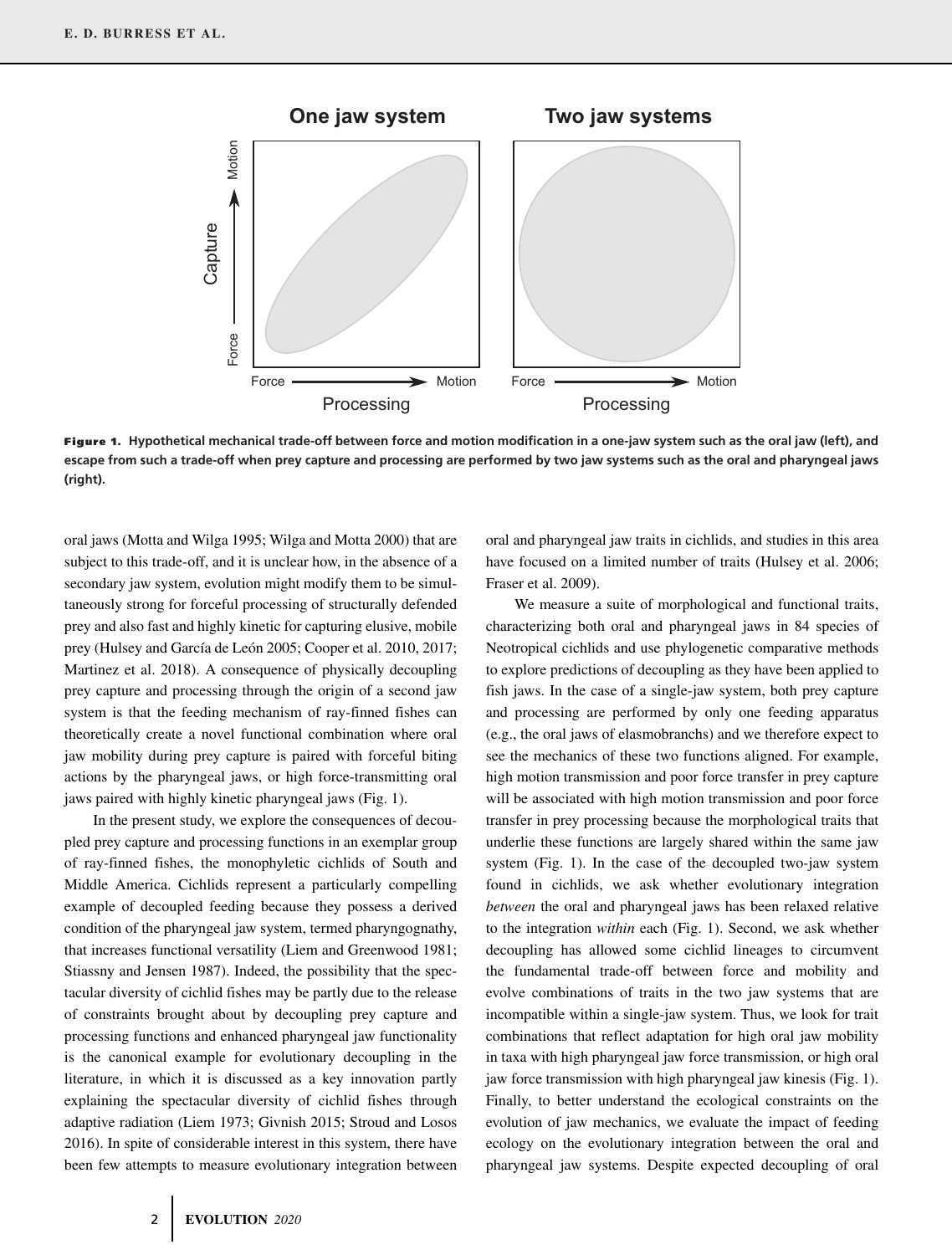and pharyngeal jaws, we predict that selective pressures imposed by different prey types will result in some degree of coordinated evolution between jaw systems.

### *Material and Methods* **SPECIMENS AND MEASUREMENTS**

A total of 218 individuals representing 84 species (one to three individuals per species) were cleared and stained (Dingerkus and Uhler 1977) for examination of skeletal structures associated with oral and pharyngeal jaws. Specimens were either from existing museum collections or were specimens acquired through the pet trade (see Table S1 for museum accession numbers). The species sampled are widely distributed across the Neotropical cichlid phylogeny and representative of their morphological and trophic diversity (Table S1). Using digital calipers, we measured 16 traits, consisting of morphological variables that characterize the shape of the oral jaw system as well as several functional metrics derived from morphology (see Table S2 for detailed descriptions): protrusion, maximum gape, length of the dentigerous arm of the premaxilla, length of the ascending process of the premaxilla, length of the lower jaw, length of the oral and buccal cavities, anteroposterior and dorsoventral positions of the articular-quadrate joint (lower jaw joint) and the ligamentous connection forming the maxilla-nasal joint, the closing and opening mechanical advantage (MA) of the lower jaw (Westneat 1994), kinematic transmission (KT; Westneat 1990), kinesis, and kinematic asynchrony (KA). KT, kinesis, and KA are properties of the oral jaw four-bar linkage system that we calculated based on methods by Martinez and Wainwright (2019). Briefly, species-averaged oral jaw four-bar shapes were geometrically assembled in a standardized position from individual link measurements and were used to simulate linkage movements over 30 degrees of input rotation, representing mandibular abduction, with the R package LINKR (Olsen 2016). Ten four-bar shapes were extracted from these simulated movements, sampled at equal angular intervals of input rotation, and were aligned using generalized Procrustes analysis in the R package GEOMORPH (Adams et al. 2019). KT was calculated as the ratio of output rotation of the four-bar's maxillary link to input rotation of the mandible, measured sequentially between extracted four-bar shapes. Kinesis and KA are features of four-bar shape trajectories (i.e., the path traced through morphospace by an ordered series of motion shapes) that were generated by four-bar linkages during simulated movements (Martinez et al. 2018; Martinez and Wainwright 2019). Kinesis, a measure of four-bar mobility, was calculated as the length of the shape trajectory after 30 degrees of input rotation. KA reflects the relative level of temporal asynchrony of mobile components during the motion of the four-bar linkage and was calculated as the maximum deviation of the

shape trajectory from linear, scaled by the distance between the start and end motion shapes (Martinez and Wainwright 2019).

In addition to the oral jaw, we measured 11 traits that characterize shape and functional attributes of the pharyngeal jaw system (see Table S2 for detailed descriptions): length, depth, and width of the united fifth ceratobranchials (lower pharyngeal jaw; LPJ); length of the suture between left and right sides of the fifth ceratobranchials; area of the dentigerous surface on the fifth ceratobranchials; mean diameter of the three largest teeth on the lower pharyngeal jaw; diameter of the insertion site of the muscular sling on the lateral process of the fifth ceratobranchial; length, depth, and width of one of the paired fourth pharyngobranchials (right-side upper pharyngeal jaw; UPJ); and diameter of the dorsal facet of the upper pharyngeal jawthat articulates against a process on the underside of the neurocranium. Four additional traits were measured: standard body length, and the length, depth, and width of the head (Table S3). Morphological measurements from the oral and pharyngeal jaws were converted to log-shape-ratios with the geometric mean of head size:

### $\log$  (trait/(head length  $\times$  head width  $\times$  head depth)<sup>1/3</sup>.

Because methods of size correction have the potential to influence the outcomes of our analyses, we compared results using log-shape-ratios to those based on residuals from phylogenetic regressions of log-transformed trait values against log-transformed standard body length, using the phyl.resid function implemented in the R package PHYTOOLS (Revell 2012). For this procedure and all subsequent comparative analyses, we used an existing phylogeny of cichlids (Burress and Tan 2017; Burress et al. 2019), pruned to the taxa in our study.

To estimate the impact of feeding ecology on the evolution of cichlid feeding mechanisms, we categorized species into four broad trophic guilds based on the major prey items found in their diets and how those prey are captured (adapted from the guilds defined in Burress et al. 2019): predators, sifters, grazers, and generalists. Predators almost exclusively consume evasive prey such as fishes. Sifters consume small prey items by plunging their snouts into the substrate. Their prey includes microcrustaceans and insect larvae from the substrate or interstitial organisms buried within the sediment. These species also consume, either intentionally or inadvertently, fractions of detritus and inorganic material as a result of their feeding mode. Grazers consume almost exclusively nonevasive prey, including attached organisms such as algae and molluscs. Attached prey are consumed by either scraping or picking. Finally, generalists consume mixtures of plant material and invertebrates, but generally not fishes, algae, or molluscs, and do not forage by sifting or scraping. Classifications were based on each species' primary feeding mode with consideration of the target prey (Říčan et al. 2016; Burress 2016;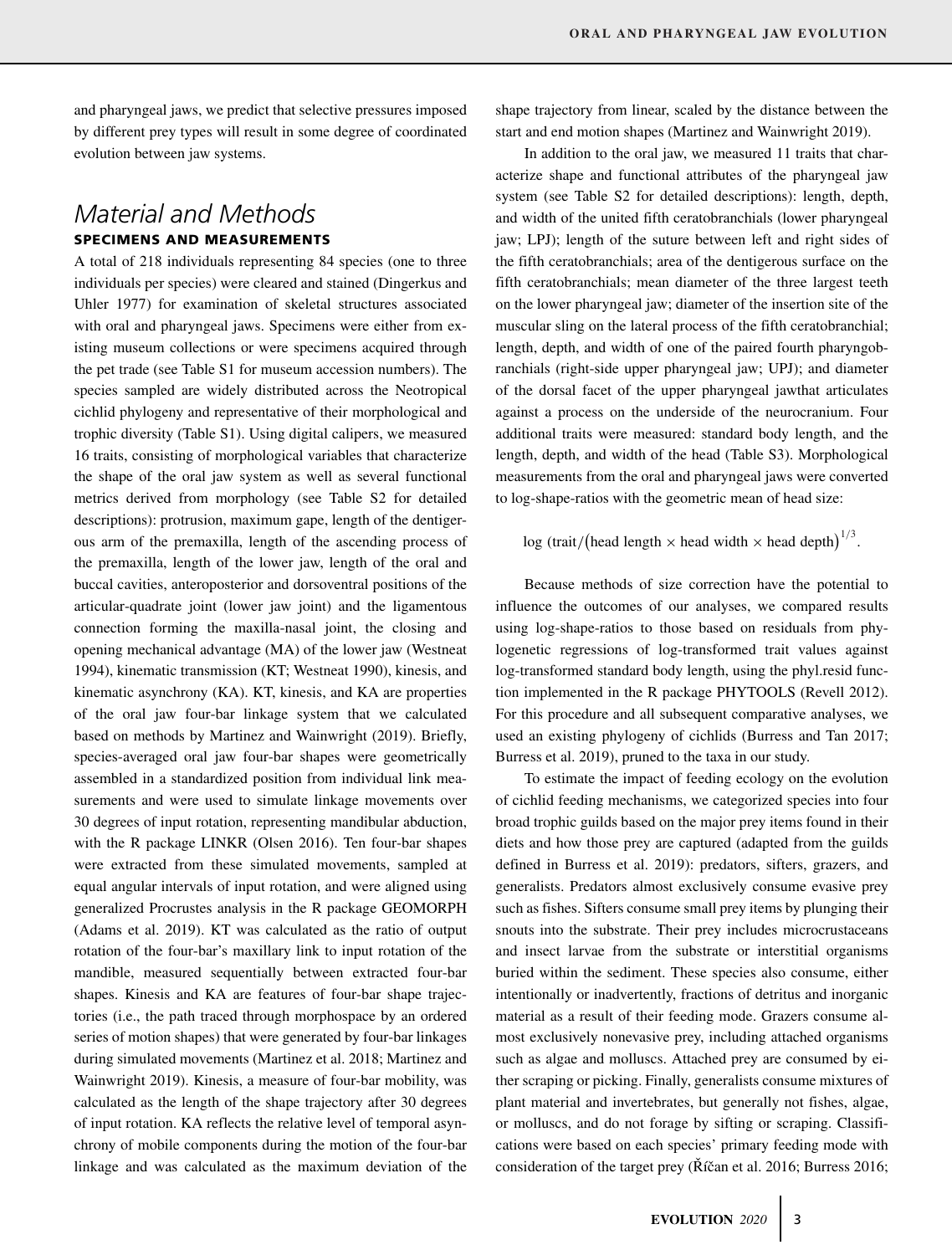Burress et al. 2019). All data are available on Dryad (Burress et al. 2020).

#### **STATISTICAL ANALYSES**

We assessed the evolutionary correlation, or integration, between oral and pharyngeal jaws in two ways. First, we calculated phylogenetic independent contrasts (Felsenstein 1985) for each trait using the pic function in APE (Paradis et al. 2004) and subsequently estimated the correlation coefficient for all pairwise combinations of traits from regressions through the origin. These pairwise correlations were partitioned into three groups: correlations among oral jaw traits, among pharyngeal jaw traits, and between oral and pharyngeal jaw traits. We also generated a null distribution of evolutionary correlations from a Brownian motion (BM) process by simulating a set of uncorrelated traits across the phylogeny using the fastBM function implemented in PHY-TOOLS (Revell 2012). We then estimated pairwise correlations of simulated traits, using phylogenetic independent contrasts to build a null distribution of expected correlations under uncorrelated Brownian evolution. Pairwise evolutionary correlations were repeated across a distribution of 100 phylogenetic trees to account for uncertainty in topology and divergence times. We also calculated multivariate contrasts (McPeek et al. 2008) separately for oral and pharyngeal jaw traits and generated 100 corresponding null datasets consisting of 27 BM-simulated traits as described above. After separating these simulated traits into 16- and 11-trait sets to match the observed oral and pharyngeal jaw datasets, we calculated multivariate contrasts and generated a null distribution of multivariate evolutionary correlations. We chose to use BM as a null model, but there is an active discussion about alternatives (Butler and King 2004; Freckleton and Harvey 2006; Cooper et al. 2016; Uyeda et al. 2018).

Second, we calculated branch-specific rates of multivariate evolution separately for the oral and pharyngeal jaw systems using a relaxed morphological clock model that lets branches have different rate parameters implemented in RevBayes (Höhna et al. 2016). To achieve this, we used the relaxed local clock (Eastman et al. 2011), which assumes each branch either does or does not have a rate shift. When there is no shift along a branch, the rate of that branch is inherited directly from its ancestral branch. When there is a shift, the ancestral rate is multiplied by a rate shift parameter drawn from a prior distribution (i.e., the expected number of rate shifts/number of branches). The rate parameter at the root was drawn from a loguniform prior. The size of the rate shift was drawn from a lognormal distribution with a mean of 1 and a standard deviation such that rate shifts range about one order of magnitude. We estimated rates of oral and pharyngeal jaw evolution using a multivariate Brownian motion model for multiple continuous characters (Caetano and Harmon 2017).

Branch-specific Brownian rates were estimated using reversiblejump Markov chain Monte Carlo (MCMC) that sampled parameter values in proportion to their posterior probability. The rjMCMC was run for 500,000 generations with two independent runs and 10% burn-in. We repeated the analysis using different priors (i.e., 1, 5, and 10) on the number of rate shifts to determine its impact on posterior estimates of the number of rate shifts.

Finally, we tested for evolutionary integration driven by feeding ecology. We estimated the impact of trophic guild, a discrete trait, on the rates of oral and pharyngeal jaw evolution using a Bayesian, state-dependent, relaxed-clock model of multivariate Brownian Motion (MuSSCRat; May and Moore 2019) implemented in RevBayes (Höhna et al. 2016). MuSSCRat models the joint evolution of discrete and continuous characters evolving under a state-dependent multivariate Brownian motion process and, importantly, accommodates variation in the background rate of continuous character evolution (i.e., rate variation independent of the discrete character of interest). In this analysis, we assumed the discrete character evolves under a continuous-time Markov process and the continuous characters evolve under a multivariate Brownian motion process with rates that depend on the state of the discrete character. This method permits rates to vary along branches and among continuous characters. The priors for lineage-specific background rates of evolution were drawn from a shared lognormal distribution and standard deviation that permitted the rates prior to range an order of magnitude. The MCMC was run for 500,000 generations with 10% burn-in. We repeated the analysis using three different priors on the number of state changes (of the discrete character; 10, 20, and 30 state changes) and number of rate shifts (of the continuous characters; 1, 5, and 10 shifts) to determine their impact on posterior estimates of the mean evolutionary rate, number of state changes, number of rate shifts, and state-dependent evolutionary rates.

Species-specific rates of diversification, or tip rates, have been used to evaluate patterns of lineage diversification, but are increasingly used to describe patterns of morphological evolution (Harvey and Rabosky 2018; Title and Rabosky 2019). Tip rates are an estimate of the present-day evolutionary rate of a lineage, conditioned on past evolutionary history (Title and Rabosky 2019), whereas clade rates reflect deeper phylogenetic correlation. These two methods provide complementary insights into the correlated nature of oral and pharyngeal jaw evolution at different timescales. The concordance between the evolutionary rates and state-dependent rates of oral and pharyngeal jaw evolution was assessed by calculating mean clade rates for 18 nonoverlapping cichlid clades (Fig. S1) as well as tip rates for each species, and comparing their respective oral and pharyngeal jaw evolutionary rates using phylogenetic generalized leastsquares regression, implemented with the gls function employed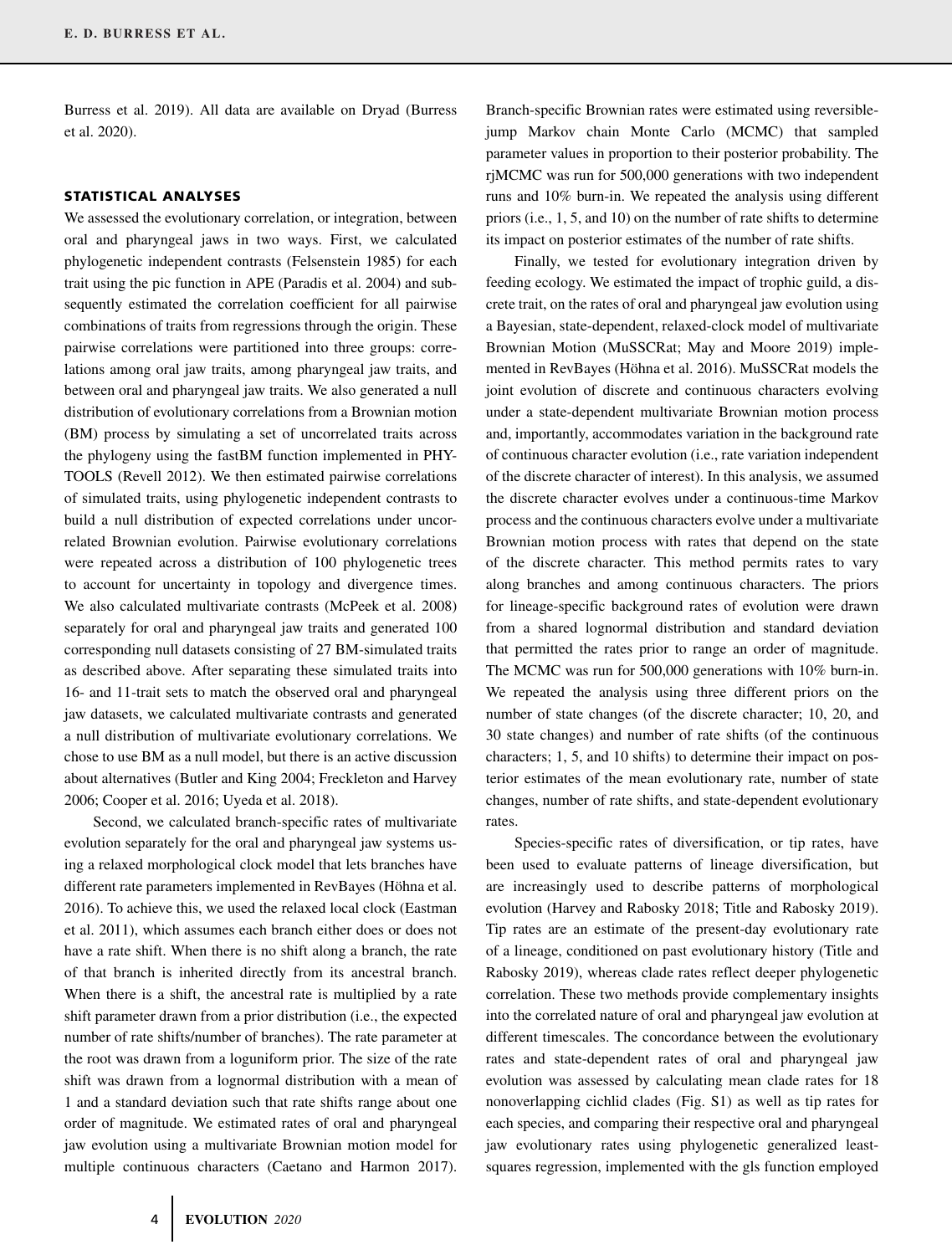

**Figure 2. Evolutionary correlations within and between the oral and pharyngeal jaw systems. Distributions depict the effect sizes (correlation coefficients) between phylogenetic independent contrasts. The null distribution depicts evolutionary correlations that could result from a Brownian motion evolutionary process.**

in the LMNE R package. In the case of clade rates, the tree was pruned to a representative tip for each clade.

### *Results* **EVOLUTIONARY CORRELATIONS OF ORAL AND PHARYNGEAL JAWS**

The evolutionary correlation of oral jaw traits varied, with approximately 63% of the pairwise relationships being more strongly correlated than would be expected under an uncorrelated BM evolutionary process (Fig. 2). By comparison, evolutionary correlations of pharyngeal jaw traits tended to be higher, with approximately 73% of the pairwise correlations being stronger than could be explained by a BM evolutionary process (Fig. 2). Finally, evolutionary correlations between oral and pharyngeal jaw traits mostly fell within the null distribution of values (Fig. 2), with only 29% of relationships stronger than expected from a BM evolutionary process (53 out of 180 pairwise correlations). These patterns were consistent when phylogenetic residuals were used to correct for size instead of log-shape-ratios (Fig. S2).

Significant correlations, when they occurred, tended to be negative relationships between oral jaw traits associated with size and protrusion (gape, protrusion, ascending process length, and premaxilla length) and pharyngeal jaw traits associated with biting strength (LPJ depth, muscular sling insertion, and UPJ facet; Table S3). The bite force potential of the oral jaws (MA closing) was negatively correlated with oral jaw kinesis as well as other secondary components of jaw mobility (i.e., gape and protrusion), consistent with constraints imposed by trade-offs in a one-jaw system (Fig. 3A). In comparison, several traits associated with the strength of the pharyngeal jaws (depth, dentigerous area, and tooth size of the LPJ, muscular sling insertion, and UPJ facet) were uncorrelated with most attributes of oral jaw mobility (KT, kinesis, and KA; Fig. 3B; Table S3).

There are several lineages that appear to capitalize on decoupling by combining high oral jaw mobility with strong pharyngeal jaws or force-modified oral jaws with motionmodified pharyngeal jaws (Fig. 3C). Multivariate contrasts of oral and pharyngeal jaw traits were significantly correlated  $(r =$ 0.519; *P <* 0.0001); however, this degree of evolutionary correlation was consistent with effect sizes simulated under uncorrelated BM  $(P = 0.49;$  Fig. 4). Branch-specific oral jaw evolutionary rates varied approximately sixfold across the phylogeny, whereas pharyngeal jaw evolutionary rates varied approximately 13-fold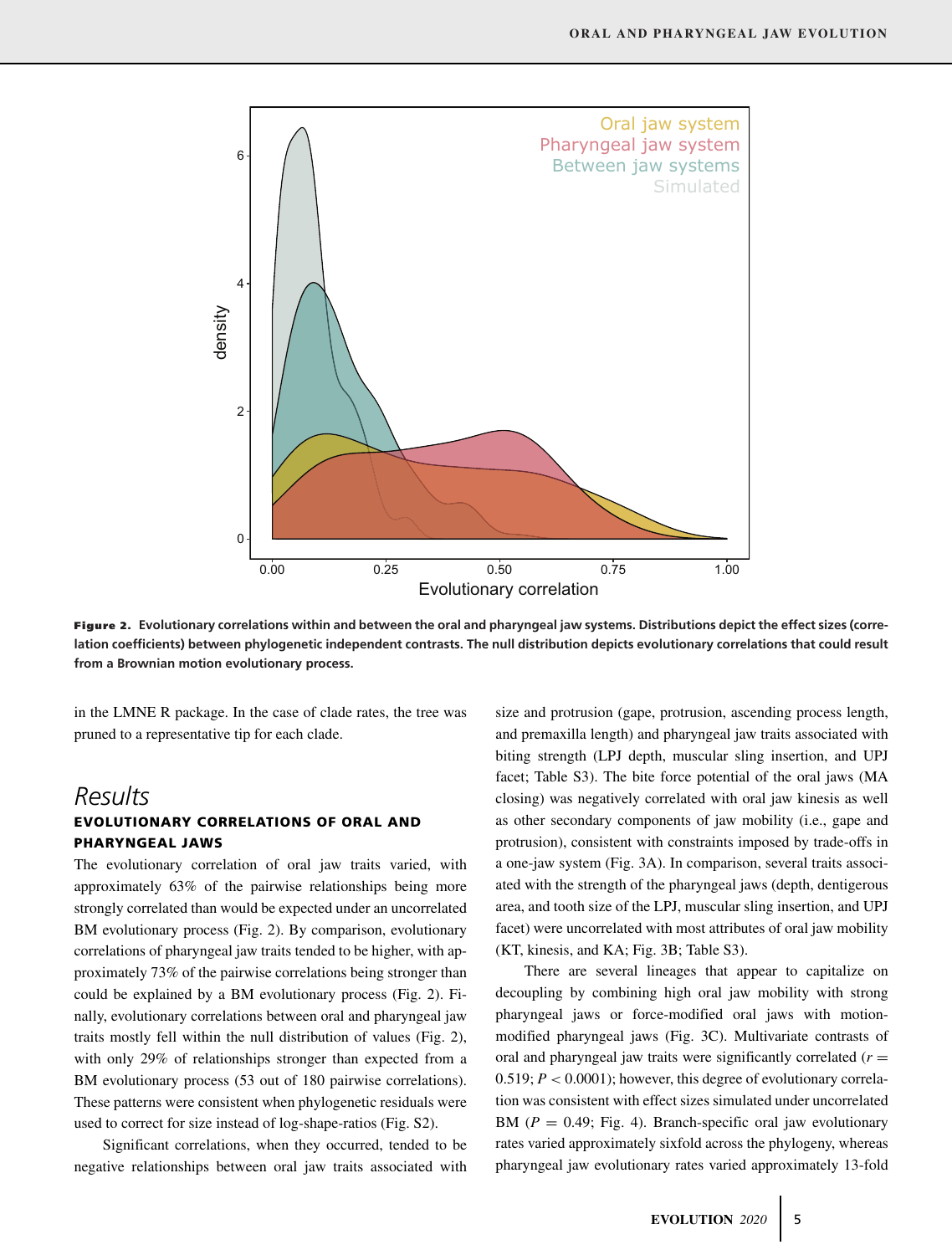

**Figure 3. Trade-off between mobility and force transmission in a one-jaw system (A), the oral jaw, where prey capture is depicted by gape and protrusion and prey processing is depicted by the closing mechanical advantage of the lower jaw. A two-jaw system, including both the oral and pharyngeal jaws (B), provides release from the force-mobility constraint. Here, the pharyngeal jaws are depicted by the insertion of the muscular sling (fourth levator externus; LE4) on the lower pharyngeal jaw (LPJ) and depth of the LPJ. The oral jaws are depicted by kinesis and kinematic transmission. Some cichlids have taken advantage of the release of constraint that the two-jaw system offers to combine motion- and force-modified jaws (C). Here, the pharyngeal jaws are represented by LPJ depth and the oral jaws by protrusion. Values in A and B are phylogenetically independent contrasts. Values in C are size-corrected trait values. Note that the** *x***-axes have been rotated such that force-modified is depicted by the origin in both axes.**

(Fig. 5A). Clade rates of oral and pharyngeal jaws were correlated ( $r = 0.588$ ;  $P = 0.0287$ ; Fig. 5B), as were the tip rates ( $r =$ 0.509;  $P = 0.002$ ; Fig. 5C). Posterior estimates of the number of rate shifts increased with the prior number of rate shifts (Fig. S3).

#### **STATE-DEPENDENT ORAL AND PHARYNGEAL JAW EVOLUTION**

Oral jaw evolutionary rates varied significantly according to feeding ecology (posterior probability  $= 1.0$ ; Fig. 6A). Predators had faster evolutionary rates than grazers (1.6-fold), sifters (2.2-fold), and generalists (4.9-fold; Fig. 6A). Pharyngeal jaw evolutionary rates were also state dependent (posterior probability  $= 1.0$ ; Fig. 6B). Predators and grazers had faster evolutionary rates than sifters (2.5-fold) and generalists (4.2-fold; Fig. 6B). In addition, state-dependent oral and pharyngeal jaw evolutionary rates were strongly correlated among clades ( $r = 0.962$ ;  $P < 0.0001$ ; Fig. 6C). State-dependent branch rates of oral and pharyngeal

jaw evolution varied 4.8-fold and 3.7-fold among branches, respectively. Posterior estimates of the mean evolutionary rate and the number of state changes as well as the state-dependent evolutionary rates were consistent across different prior numbers of state changes (Figs. S4 and S5) and rate shifts (Figs. S6 and S7). The generalist feeding guild was the ancestral state, with numerous transitions to the other guilds (Fig. S8).

## *Discussion*

Although oral and pharyngeal jaws show some developmental integration through shared genetic networks (Fraser et al. 2009), the presence of structurally separate jaw systems is believed to largely decouple the functions of prey capture and prey processing in ray-finned fishes (Liem 1973). Functional decoupling enhances the potential for independent evolution of the two systems and provides a means to escape mechanical trade-offs found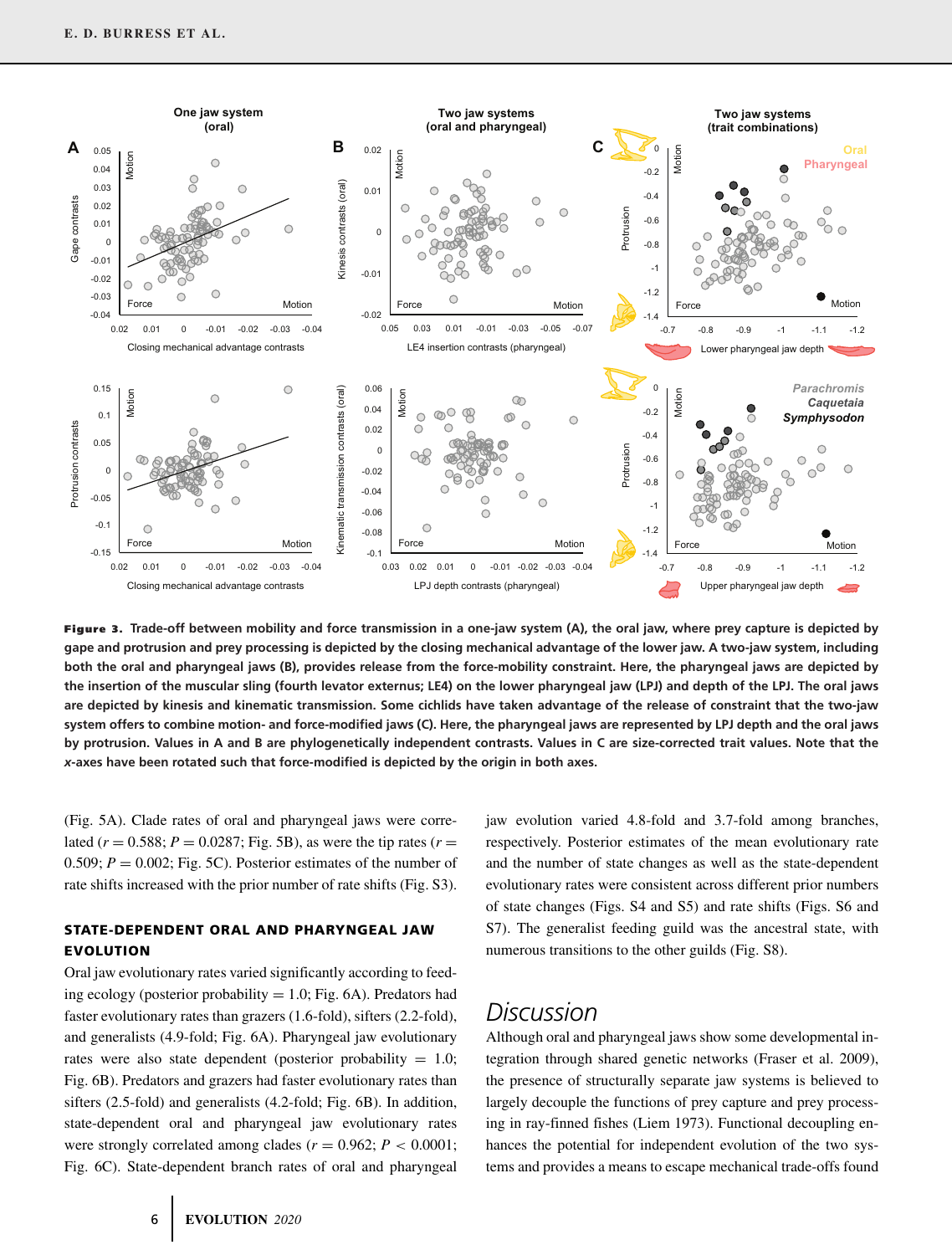

**Figure 4. Evolutionary correlation between multivariate oral and pharyngeal jaw contrasts. The inset depicts the observed evolutionary correlation (dashed line) relative to those that could result from a Brownian motion process (density kernel).**

within a single-jaw system performing both prey capture and processing. Our study reveals reduced evolutionary integration between the two jaw systems relative to that within each apparatus. In addition, trait combinations exist in some species reflecting this relaxed constraint in the form of functional adaptations that would be highly unlikely under the strong evolutionary integration of a one-jaw system. Although there is strong evidence that decoupling of functions has promoted the overall trophic diversification of Neotropical cichlids, the two different jaw systems respond similarly to feeding ecology, inducing a strong integration of oral and pharyngeal jaw evolution across the major trophic guilds found in this group.

#### **DECOUPLING AS A MECHANISM THAT PROMOTES DIVERSIFICATION**

A fundamental feature of levers and linkages is that they cannot simultaneously be modified for higher force transmission and greater transmission of motion (Muller 1996; Westneat 2004). In the case of ray-finned fishes, if prey capture and processing were carried out solely by the oral jaws, this trade-off would result in a strong association between the mechanical properties of prey capture and those for processing prey: strength in capture would inevitably be associated with strength in processing, whereas high kinesis and motion transfer in prey capture would be associated with the same features in prey processing (Fig. 1). The functional decoupling of prey capture and processing, mostly isolated between two different jaw systems, provides a release from this constraint by permitting combinations of capture and processing mechanics not allowed in the presence of the trade-off (Liem 1973).

Cichlids have two jaw systems, but each apparatus is subject to the same mechanical trade-offs as a one-jaw system. Indeed, we found evidence of the force-motion trade-off among oral jaw traits in Neotropical cichlids, as kinesis and other variables related to mobility (e.g., protrusion, premaxilla, and gape) were evolutionarily correlated with the closing mechanical advantage of the lower jaw, such that both prey capture and processing are either force modified or motion modified (Fig. 3; Table S3). However, we also see evidence of escape from this trade-off in some species when we considered both the oral and pharyngeal jaws, which appear to have compartmentalized prey capture and processing functions, respectively. Roughly half as many pairwise evolutionary correlations between jaw systems were significant as were within the oral jaw system alone (Fig. 2). Oral jaw mobility (kinesis) and the four-bar transmission coefficient (KT) were evolutionarily uncorrelated with almost all pharyngeal jaw traits (Fig. 3; Table S3). Isolated features of oral jaw mobility and function, such as protrusion, gape, and size (i.e., out-lever and premaxilla), were uncorrelated with about half of the pharyngeal jaw traits (Table S3). The frequency with which oral and pharyngeal jaw traits were uncorrelated highlights the expanded potential for trait combinations and their associated functions in decoupled systems, which may otherwise be caught in the force-motion trade-off found when prey capture and processing are performed by a single-jaw system and as reflected in stronger correlations between traits within each jaw system.

This study provides evidence that Neotropical cichlids have capitalized on the two-jaw system and evolved trait combinations that would appear to be incompatible if prey capture and processing were carried out by the same set of jaws. Some species exhibit a high degree of oral jaw mobility that is useful for suction feeding (Wainwright et al. 2001, 2015) and force-modified pharyngeal jaws that are useful for crushing and grinding tough prey (Hulsey 2006). The combination of these traits and functions results in an unusual feeding strategy in which the jaws are mechanically adapted differently, apparently providing the feeding versatility to capture evasive prey and also to process hard-shelled prey. Indeed, although some of these species, such as members of *Parachromis* and *Caquetaia*, consume principally evasive prey such as fishes, they also eat prey that require crushing such as clams, snails, and hard fruits (Winemiller 1989; Winemiller et al. 1995; Soria-Barreto et al. 2019). Another dramatic departure from mechanically aligned capture and processing systems occurs in discus (*Symphysodon*), which have force-modified oral jaws and gracile pharyngeal jaws. *Symphysodon* graze epiphytic algae (Crampton 2008), but their reduced pharyngeal jaws suggest they do not forcefully process it prior to ingestion, as do many other grazers (Xie 2001; Carr et al. 2006; Burress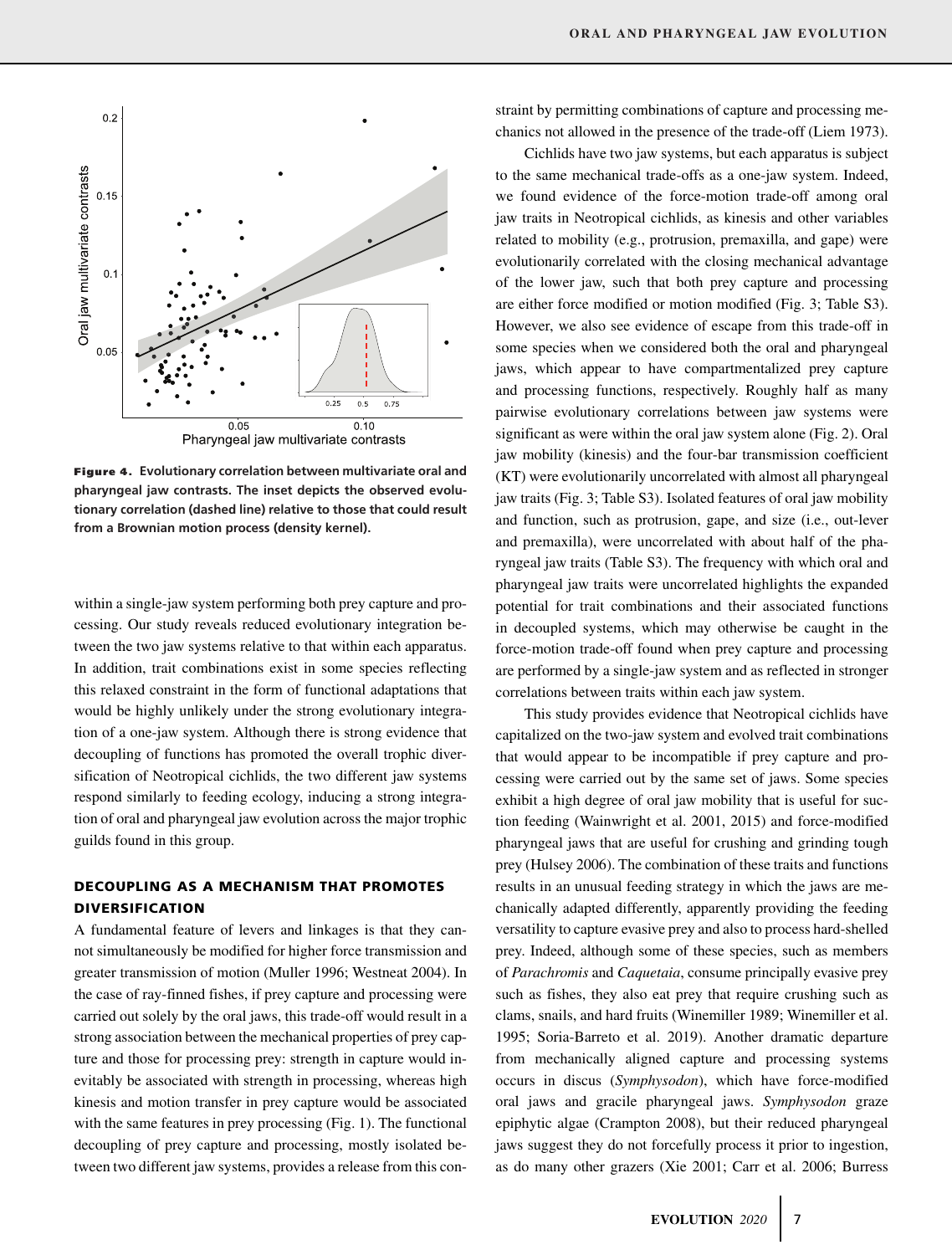

**Figure 5. Rates of cichlid jaw evolution. Branch-specific rates of oral and pharyngeal jaw evolution across the Neotropical cichlid phylogeny (A). The relationship between clade rates (B) and tip rates (C) of oral and pharyngeal jaw evolution.**

2016). These cases in which one-jaw system has been force modified and the other motion modified highlight the potential of decoupling in promoting trophic versatility and diversity.

#### **INTEGRATION OF JAW SYSTEMS IS INDUCED BY FEEDING ECOLOGY**

Despite the general pattern of weakly correlated evolution between the oral and pharyngeal jaw systems, using phylogenetic comparative methods that account for background rate variation, we identified an ecological dimension along which the evolution of the two jaw systems is highly integrated. Feeding ecology had a similar impact on the evolution of oral and pharyngeal jaws in that predators and grazers had elevated evolutionary rates, whereas generalists had slow rates (Fig. 6). Two of these guilds, predators and grazers, impose opposing functional demands on the two jaw systems, favoring mobility and force transmission, respectively. Many predatory cichlids make extensive use of suction to capture evasive prey (Norton and Brainerd 1993; Wainwright et al. 2001; Higham et al. 2007) and several lineages have highly specialized jaw systems for feeding upon fish prey. *Petenia*, some *Caquetaia*, and *Acaronia* use extreme oral jaw protrusion (Waltzek and Wainwright 2003) that likely enhances

(Bellwood et al. 2015), gracile pharyngeal jaws that may ease pharyngeal gape constraints (Burress et al. 2015), and feed almost exclusively upon fishes (Winemiller 1989; Cochran-Biederman and Winemiller 2010; Pease et al. 2018). In contrast, grazers principally feed on attached prey, scraping (e.g., algae) or picking prey from rock surfaces that are subsequently crushed by the pharyngeal jaws (e.g., snails). Several lineages have become highly specialized at biting with the oral and pharyngeal jaws. *Talamancaheros*, *Hypsophrys*, and *Uaru* have stout, compact oral jaws with specialized dentition for scraping algae from rocks (Casciotta and Arratia 1993; Winemiller et al. 1995). These taxa exhibit the lowest oral jaw kinesis, smallest gape, and least protrusion in our dataset (Table S1). They also possess stout pharyngeal jaws for crushing snails (Hulsey 2006) or processing cellulose-rich prey, such as algae, by rupturing cells (Xie 2001; Carr et al. 2006; Burress 2016). The ecological dimension that contrasts suction feeding upon evasive prey versus biting attached prey has been previously identified as a major axis of diversity in Neotropical cichlids (Winemiller et al. 1995; Arbour and López-Fernández 2014, 2016; Burress et al. 2019; Arbour et al. 2020). Thus, despite the evolutionary independence provided

prey capture performance when suction feeding on elusive prey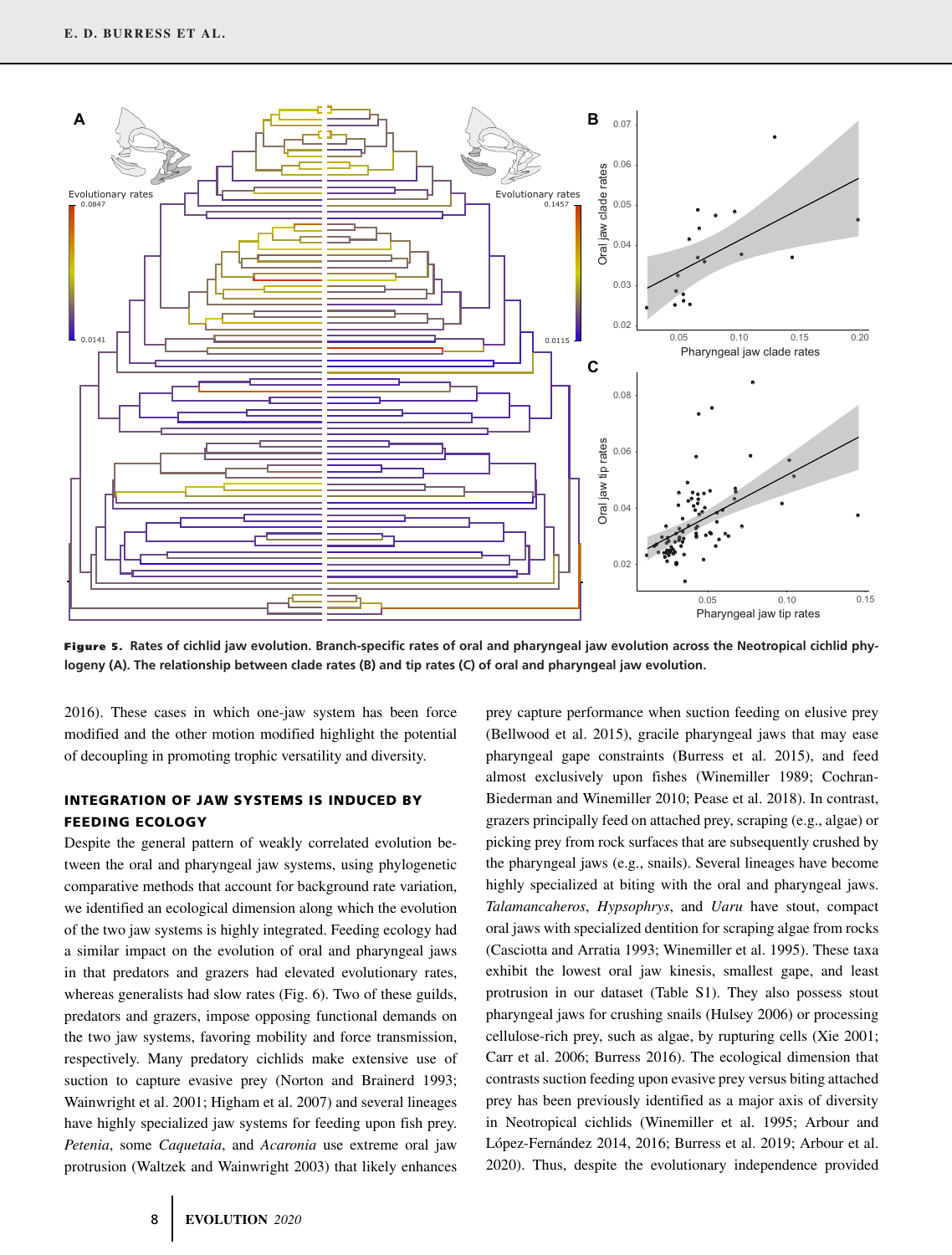

Pharyngeal jaw state-dependent clade rates

**Figure 6. Oral and pharyngeal jaw evolution in response to feeding ecology. State-dependent rates of oral (A) and pharyngeal (B) jaw systems estimated with a Bayesian, state-dependent, relaxed-clock model of multivariate Brownian motion. Branch-specific statedependent rates of oral (left) and pharyngeal jaw (right) evolution across the phylogeny (C). The relationship between clade rates (D) of state-dependent oral and pharyngeal jaw evolution.**

by decoupled prey capture and processing systems in cichlids, many species co-modify the jaw systems for similar functions (i.e., specialize in mobility or force generation). This tendency results in the two jaw systems being highly integrated along this ecological dimension (Fig. 6), resulting in a pattern reminiscent of the expectation under a one-jaw system (Fig. 1). The degree to which the oral and pharyngeal jaw systems are evolutionarily correlated in Neotropical cichlids is due to the correlated demands of capturing and processing different types of prey.

We posit that the high degree of integration between the state-dependent evolutionary rates is due to similar functional demands on prey capture and processing imposed by each of these trophic guilds. The capture of elusive prey requires suction or ram feeding and is associated with mobile oral jaws, often with high jaw protrusion (Waltzek and Wainwright 2003; Higham et al. 2007), and gracile pharyngeal jaws that appear to function primarily in transporting prey from the buccal cavity to the esophagus (Casciotta and Arratia 1993; Burress 2016).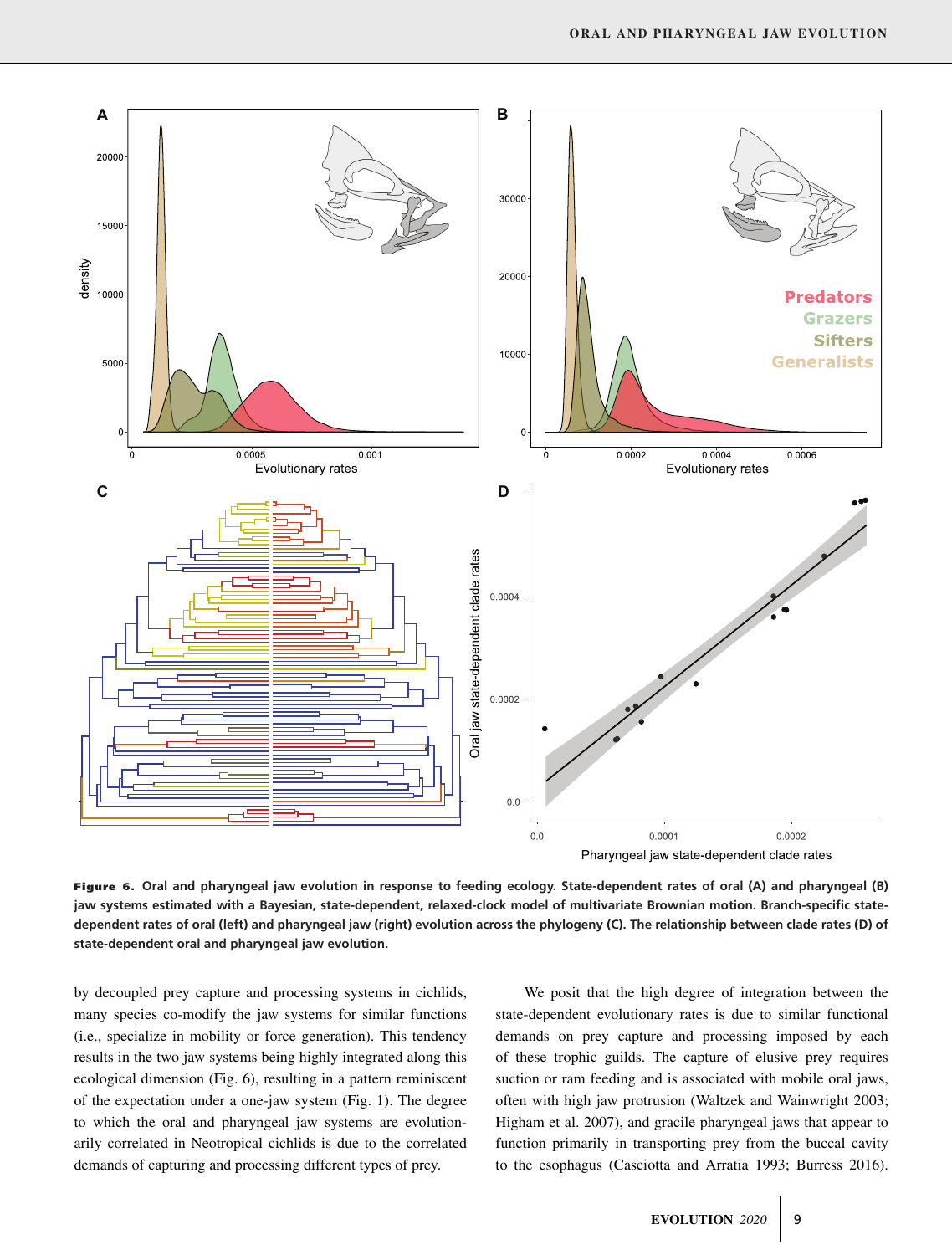Feeding on attached prey requires biting capture modes and is associated with compact jaws, higher mechanical advantage of jaw muscles, and less jaw protrusion, but also strong pharyngeal jaws that crush and forcefully bite prey such as molluscs and algae (Casciotta and Arratia 1993; Burress 2016). Although the presence of separate jaw systems for prey capture and processing allows other combinations of traits to evolve, the natural diversity of prey drives strong evolutionary integration between oral and pharyngeal jaws in terms of motion and force transmission. Another factor is that there is a high degree of jaw diversity within these feeding guilds (Fig. S8), in part facilitated by decoupling of the jaw systems allowing many trait combinations. Predators, for example, range from laterally compressed fish that suction feed using extensive jaw protrusion (e.g., *Petenia splendida* and *Caquetaia myersi*; Waltzek and Wainwright 2003), to large-bodied, elongate predators that feed using a high attack velocity (e.g., *Cichla* and *Crenicichla*; Norton and Brainerd 1993; Wainwright et al. 2001), and species that have intermediate morphology, yet consume large fractions of fishes (e.g., *Parachromis*; Winemiller et al. 1995). These groups exhibit dramatically different adaptations to feeding on fish and their diverse designs led to high rates of jaw evolution associated with a predatory feeding ecology. This diversity among predatory cichlids is in contrast to patterns seen in another major radiation of Neotropical freshwater fishes, characiforms, which show repeated convergence by piscivores on an elongate body form (Burns and Sidlauskas, 2019). A high degree of morphological disparity among piscivores has also been shown in wrasses (Labridae; Bellwood et al. 2005). Grazers similarly range from elongate forms that feed from rocky surfaces in lotic conditions (e.g., *Talamancaheros* and *Tomocichla*; Říčan et al. 2016) to discoid forms that graze from organic surfaces such as plants and wood in lentic conditions (e.g., *Symphysodon* and *Uaru*; Crampton 2008).

# *Conclusion*

Integration within a jaw system is induced by mechanical trade-offs that prevent simultaneous modification of traits to enhance the transmission of both force and motion. In other words, within a jaw system functional integration is maintained by the shared anatomical features of that system. The evolution of a second jaw system enhances evolutionary versatility of fishes by structurally decoupling prey capture and processing. This decoupling provides a release from the trade-off because two structurally independent jaw systems can be modified to have different functional properties. We found that some cichlids capitalize on this possibility by combining jaws modified for force transmission and mobility. In spite of this potential for independent evolution of the jaw systems, a moderate degree

of integration between the jaw systems is induced by feeding ecology. The contrast between an integrated single-jaw system with an intrinsic constraint on its functional anatomy (i.e., the force-mobility trade-off) and a constraint brought about by an extrinsic factor, feeding ecology, which shaped the pattern of integration between oral and pharyngeal jaw systems, highlights the complex evolutionary interaction between jaw functional morphology and the natural diversity of prey.

#### **AUTHOR CONTRIBUTIONS**

EDB and PCW conceived the study. EDB collected data and performed analyses in R and RevBayes. CMM performed analyses in R. EDB wrote the manuscript. CMM and PCW helped revise the manuscript.

#### **ACKNOWLEDGMENTS**

For providing access to specimens we are grateful to J. Armbruster and D. Werneke at the Auburn University Museum of Natural History, C. McMahan at the Field Museum, and P. Chakrabarty at the Louisiana State University Museum of Natural Science. M. Rupp assisted with clearing and staining specimens. We thank M. May for guidance with RevBayes and A. S. Roberts for help with photographing specimens. Feedback from two anonymous reviewers improved this paper. This research was conducted in accordance with University of California, Davis Institutional Animal Care and Use Committee (IACUC) protocol #20475. Funding was provided by National Science Foundation grants DEB-0717009 and DEB-1061981.

#### **DATA ARCHIVING**

Data are available on the Dryad Digital Repository [\(https://doi.org/10.](https://doi.org/10.5061/dryad.hmgqnk9cp) [5061/dryad.hmgqnk9cp\)](https://doi.org/10.5061/dryad.hmgqnk9cp).

#### **LITERATURE CITED**

- Adams, D., M. Collyer, and A. Kaliontzopoulou. 2019. Geomorph: software for geometric morphometric analyses. R package version 3.2.0.
- Arbour, J. H., and H. López-Fernández. 2014. Adaptive landscape and functional diversity of Neotropical cichlids: implications for the ecology and evolution of Cichlinae (Cichlidae; Cichliformes). J. Evol. Biol. 27:2431–2442.
- ———. 2016. Continental cichlid radiations: functional diversity reveals the role of changing ecological opportunity in the Neotropics. Proc. R. Soc. B 283:20160556.
- Arbour, J. H., C. G. Montaña, K. O. Winemiller, A. A. Pease, M. Soria-Barreto, J. L. Cochran-Biederman, and H. López-Fernández. 2020. Macroevolutionary analyses indicate that repeated adaptive shifts towards predatory diets affect functional diversity in Neotropical cichlids. Biol. J. Linn. Soc. [https://doi.org/10.1093/biolinnean/blaa001.](https://doi.org/10.1093/biolinnean/blaa001)
- Bellwood, D. R., P. C. Wainwright, C. J. Fulton, and A. S. Hoey. 2005. Functional versatility supports coral reef biodiversity. Proc. Roy. Soc. B 273:101–107.
- Bellwood, D. R., C. H. Goatley, O. Bellwood, D. J. Delbarre, and M. Friedman. 2015. The rise of jaw protrusion in spiny-rayed fishes closes the gap on elusive prey. Curr. Biol. 25:2696–2700.
- Burns, M. D., and B. L. Sidlauskas. 2019. Ancient and contingent body shape diversification in a hyperdiverse continental fish radiation. Evolution 73:569–587.
- Burress, E. D. 2016. Ecological diversification associated with the pharyngeal jaw diversity of Neotropical cichlid fishes. J. Anim. Ecol. 85:302–313.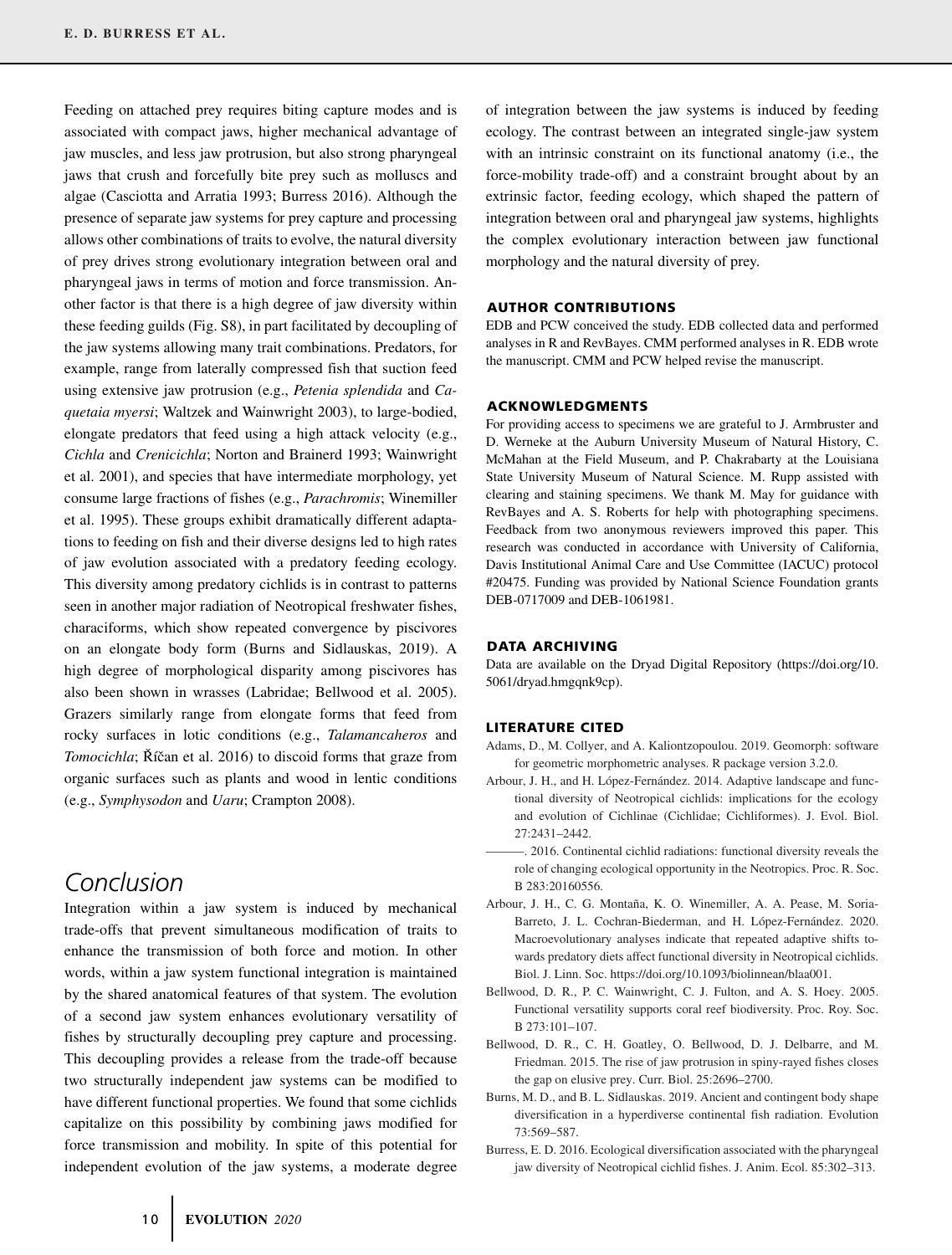- Burress, E. D., and M. Tan. 2017. Ecological opportunity alters the timing and shape of adaptive radiation. Evolution 71:2650–2660.
- Burress, E. D., A. Duarte, W. S. Serra, and M. Loureiro. 2015. Rates of piscivory predict pharyngeal jaw morphology in a piscivorous lineage of cichlid fishes. Ecol. Freshw. Fish 25:590–598.
- Burress, E. D., M. Tan, and P. C. Wainwright. 2019. Head shape modulates diversification of a classic cichlid pharyngeal jaw innovation. Am. Nat. 194:693–706.
- Burress, E. D., C. M. Martinez, and P. C. Wainwright. 2020. Decoupled jaws promote trophic diversity in cichlid fishes. [https://doi.org/10.5061/](https://doi.org/10.5061/dryad.hmgqnk9cp) [dryad.hmgqnk9cp.](https://doi.org/10.5061/dryad.hmgqnk9cp)
- Butler, M. A., and A. A. King. 2004. Phylogenetic comparative analysis: a modeling approach for adaptive evolution. Am. Nat. 164:683–695.
- Caetano, D. S., and L. J. Harmon. 2017. ratematrix: an R package for studying evolutionary integration among several traits on phylogenetic trees. Methods Ecol. Evol. 8:1920–1927.
- Casciotta, J. R., and G. Arratia. 1993. Jaws and teeth of American cichlids (Pisces: Labroidei). J. Morph. 217:1–36.
- Carr, A., I. R. Tibbetts, A. Kemp, R. Truss, and J. Drennan. 2006. Inferring parrotfish (Teleostei: Scaridae) pharyngeal mill function from dental morphology, wear, and microstructure. J. Morph. 267:1147– 1156.
- Cochran-Biederman, J. L., and K. O. Winemiller. 2010. Relationships among habitat, ecomorphology and diets of cichlids in the Bladen River, Belize. Environ. Biol. Fishes 88:143–152.
- Cooper, N., G. H. Thomas, C. Venditti, A. Meade, and R. P. Freckleton. 2016. A cautionary note on the use of Ornstein Uhlenbeck models in macroevolutionary studies. Biol. J. Linn. Soc. 118:64–77.
- Cooper, W. J., K. Parsons, A. McIntyre, B. Kern, A. McGee-Moore, and R. C. Albertson. 2010. Bentho-pelagic divergence of cichlid feeding architecture was prodigious and consistent during multiple adaptive radiations within African rift-lakes. PLoS ONE 5:e9551.
- Cooper, W. J., C. B. Carter, A. J. Conith, A. N. Rice, and M. W. Westneat. 2017. The evolution of jaw protrusion mechanics is tightly coupled to bentho-pelagic divergence in damselfishes (Pomacentridae). J. Exp. Biol. 220:652–666.
- Crampton, W. G. 2008. Ecology and life history of an Amazon floodplain cichlid: the discus fish Symphysodon (Perciformes: Cichlidae). Neotrop. Ichthyol. 6:599–612.
- Dingerkus, G., and L. D. Uhler. 1977. Enzyme clearing of alcian blue stained whole small vertebrates for demonstration of cartilage. Stain Technol. 52:229–232.
- Eastman, J. M., M. E. Alfaro, P. Joyce, A. L. Hipp, and L. J. Harmon. 2011. A novel comparative method for identifying shifts in the rate of character evolution on trees. Evolution 65:3578–3589.
- Farina, S. C., E. A. Kane, and L. P. Hernandez. 2019. Multifunctional structures and multistructural functions: integration in the evolution of biomechanical systems. Integr. Comp. Biol. 59:338–345.
- Felsenstein, J. 1985. Phylogenies and the comparative method. Am. Nat.  $125:1-15$ .
- Fraser, G. J., C. D. Hulsey, R. F. Bloomquist, K. Uyesugi, N. R. Manley, and J. T. Streelman. 2009. An ancient gene network is co-opted for teeth on old and new jaws. PLoS Biol. 7:e1000031.
- Freckleton, R. P., and P. H. Harvey. 2006. Detecting non-Brownian trait evolution in adaptive radiations. PLoS Biol. 4:e373.
- Givnish, T. J. 2015. Adaptive radiation versus 'radiation' and 'explosive diversification': why conceptual distinctions are fundamental to understanding evolution. New Phytologist 207:297–303.
- Harvey, M. G., and D. L. Rabosky. 2018. Continuous traits and speciation rates: alternatives to state-dependent diversification models. Methods Ecol. Evol. 9:984–993.
- Higham, T. E., C. D. Hulsey, O. Říčan, and A. M. Carroll. 2007. Feeding with speed: prey capture evolution in cichilds. J. Evol. Biol. 20: 70–78.
- Höhna, S., M. J. Landis, T. A. Heath, B. Boussau, N. Lartillot, B. R. Moore, J. P. Huelsenbeck, and F. Ronquist. 2016. RevBayes: Bayesian phylogenetic inference using graphical models and an interactive modelspecification language. Syst. Biol. 65:726–736.
- Hulsey, D. C. 2006. Function of a key morphological innovation: fusion of the cichlid pharyngeal jaw. Proc. Roy. Soc. B 273:669–675.
- Hulsey, C. D., and F. J. García de León. 2005. Cichlid jaw mechanics: linking morphology to feeding specialization. Funct. Ecol. 19:487–494.
- Hulsey, C. D., F. J. García de León, and R. Rodiles-Hernández. 2006. Microand macroevolutionary decoupling of cichlid jaws: a test of Liem's key innovation hypothesis. Evolution 60:2096–2109.
- Lauder, G. V. 1990. Functional morphology and systematics: studying functional patterns in an historical context. Ann. Rev. Ecol. Syst. 21:317– 340.
	- ———. 1983. Functional design and evolution of the pharyngeal jaw apparatus in euteleostean fishes. Zool. J. Linn. Soc. 77:1–38.
- ———. 1982. Patterns of evolution in the feeding mechanism of actinopterygian fishes. Am. Zool. 22:275–285.
- Liem, K. F. 1973. Evolutionary strategies and morphological innovations: cichlid pharyngeal jaws. Syst. Zool. 22:425–441.
- Liem, K. F., and P. H. Greenwood. 1981. A functional approach to the phylogeny of the pharyngognath teleosts. Am. Zool. 21:83–101.
- Martinez, C. M., and P. C. Wainwright. 2019. Extending the geometric approach for studying biomechanical motions. Integr. Comp. Biol. 59:684–695.
- Martinez, C. M., M. D. McGee, S. R. Borstein, and P. C. Wainwright. 2018. Feeding ecology underlies the evolution of cichlid jaw mobility. Evolution 72:1645–1655.
- May, M. R., and B. R. Moore. 2019. A Bayesian approach for inferring the impact of a discrete character on rates of continuous-character evolution in the presence of background-rate variation. Syst. Biol. [https://doi.org/](https://doi.org/10.1093/sysbio/syz069) [10.1093/sysbio/syz069.](https://doi.org/10.1093/sysbio/syz069)
- McPeek, M. A., L. Shen, J. Z. Torrey, and H. Farid. 2008. The tempo and mode of three-dimensional morphological evolution in male reproductive structures. Am. Nat. 171:E158–E178.
- Motta, P. J., and C. A. Wilga. 1995. Anatomy of the feeding apparatus of the lemon shark, *Negaprion brevirostris*. J. Morphol. 226:309–329.
- Muller, M. 1996. A novel classification of planar four-bar linkages and its application to the mechanical analysis of animal systems. Philos. Trans. R. Soc. Lond. Ser. B Biol. Sci. 351:689–720.
- Norton, S. F., and E. L. Brainerd. 1993. Convergence in the feeding mechanics of ecomorphologically similar species in the Centrarchidae and Cichlidae. J. Exp. Biol. 176:11–29.
- Olsen, A. M. 2016. linkR: 3D lever and linkage mechanism modeling, version 1.1.1. Available via [http://CRAN.R-project.org/package=linkR.](http://CRAN.R-project.org/package=linkR)
- Paradis, E., J. Claude, and K. Strimmer. 2004. APE: analyses of phylogenetics and evolution in R language. Bioinformatics 20:289–290.
- Pease, A. A., M. Mendoza-Carranza, and K. O. Winemiller. 2018. Feeding ecology and ecomorphology of cichlid assemblages in a large Mesoamerican river delta. Environ. Biol. Fishes 101:867–879.
- Revell, L. J. 2012. phytools: an R package for phylogenetic comparative biology (and other things). Methods Ecol. Evol. 3:217–223.
- Říčan, O., L. Pialek, K. Dragova, and J. Novak. 2016. Diversity and evolution of the Middle American cichlid fishes (Teleostei: Cichlidae) with revised classification. Vertebr. Zool. 66:3–102.
- Schaefer, S. A., and G. V. Lauder. 1996. Testing historical hypotheses of morphological change: biomechanical decoupling in loricarioid catfishes. Evolution 50:1661–1675.